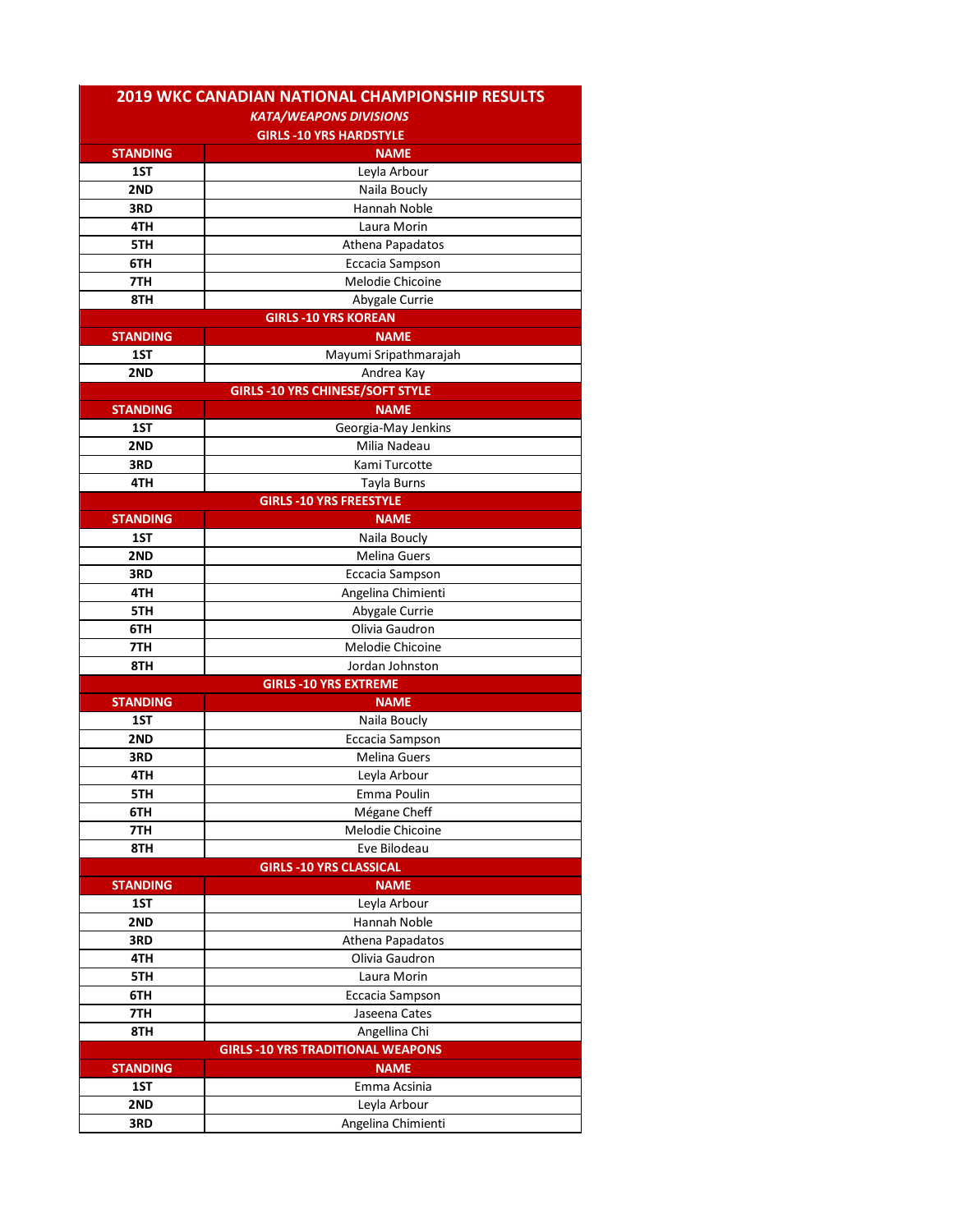| 4TH             | Abygale Currie                            |
|-----------------|-------------------------------------------|
| 5TH             | Naila Boucly                              |
| 6TH             | Georgia-May Jenkins                       |
| 7TH             | Olivia Gaudron                            |
| 8TH             | <b>Melina Guers</b>                       |
|                 | <b>GIRLS -10 YRS CREATIVE WEAPONS</b>     |
| <b>STANDING</b> | <b>NAME</b>                               |
| 1ST             | Angelina Chimienti                        |
| 2ND             | Eccacia Sampson                           |
| 3RD             | Emma Acsinia                              |
| 4TH             | Abygale Currie                            |
| 5TH             | Cassie Leonard                            |
| 6TH             | Jordan Johnston                           |
| 7TH             | Florence Roy Piquette                     |
| 8TH             | Rosalie Dubois/Megane Cheff (True Tie)    |
|                 | <b>GIRLS -10 YRS OPEN/MUSICAL WEAPONS</b> |
| <b>STANDING</b> | <b>NAME</b>                               |
| 1ST             | Eccacia Sampson                           |
| 2ND             | Angelina Chimienti                        |
| 3RD             | Olivia Gaudron                            |
| 4TH             | Emma Poulin                               |
| 5TH             | Abygale Currie                            |
| 6TH             | Rosalie Dubois                            |
| 7TH             | Eve Bilodeau                              |
| 8TH             | Emma Acsinia                              |
|                 | <b>GIRLS 11-12 YRS HARDSTYLE</b>          |
| <b>STANDING</b> | <b>NAME</b>                               |
| 1ST             | Jalyne Lorentz                            |
| 2ND             | Dannika Cotie                             |
| 3RD             | Lexi Parsons                              |
| 4TH             | <b>Kate Slater</b>                        |
| 5TH             | <b>Kim Hopkins</b>                        |
| 6TH             | Jessica Lee-An Tassé                      |
| 7TH             | Maika Loisel                              |
| 8TH             | Ashley Johnston                           |
|                 | <b>GIRLS 11-12 YRS KOREAN</b>             |
| <b>STANDING</b> | <b>NAME</b>                               |
| 1ST             | Brooklyn DeGuzman                         |
| 2ND             | Hannah Wright                             |
| 3RD             | Kitti Keller                              |
| 4TH             | Kate Slater                               |
| 5TH             | Lucie Sloan                               |
| 6TH             | <b>Rian Rainville</b>                     |
| 7TH             | Stephanie Leduc                           |
| 8TH             | Ocean Avery                               |
|                 | <b>GIRLS 11-12 YRS CHINESE/SOFT STYLE</b> |
| <b>STANDING</b> | <b>NAME</b>                               |
| 1ST             | Olivia Davies                             |
| 2ND             | Kate Slater                               |
| 3RD             | Hannah Wright<br>Ava Rai                  |
| 4TH             |                                           |
| 5TH             | Kylie McBurney                            |
| 6TH             | Lucie Sloan                               |
| 7TH<br>8th      | Stephanie Leduc<br>Kitti Keller           |
|                 | <b>GIRLS 11-12 YRS FREESTYLE</b>          |
|                 |                                           |
| <b>STANDING</b> | <b>NAME</b>                               |
| 1ST             | Jalyne Lorentz                            |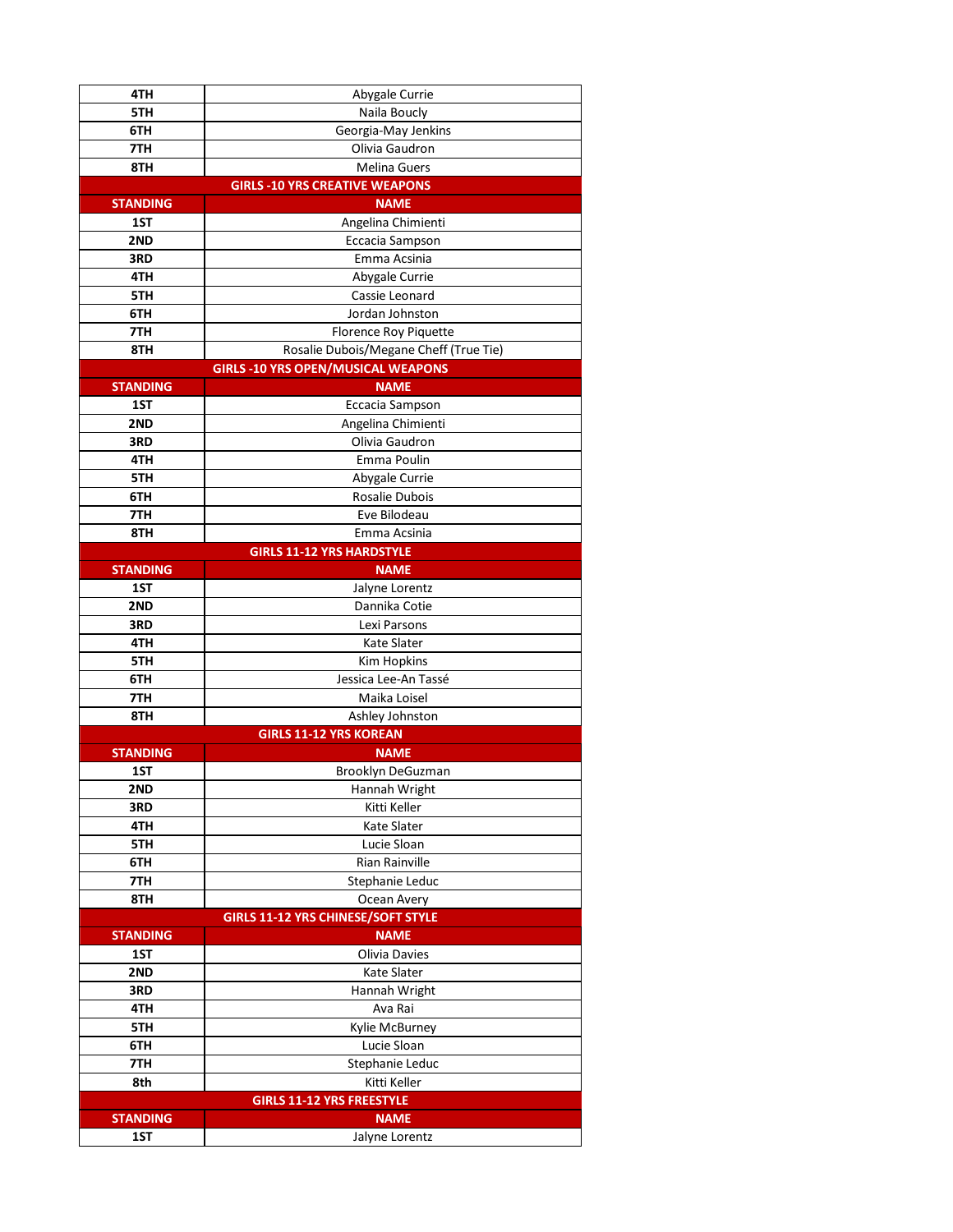| 2ND             | Dannika Cotie                               |
|-----------------|---------------------------------------------|
| 3RD             | Maika Loisel                                |
| 4TH             | Ashley Johnston                             |
| 5TH             | Kylie McBurney                              |
| 6TH             | Ava Rai                                     |
| 7TH             | Alice Johansson-Forget                      |
| 8TH             | Daphney Exavier-Luidor                      |
|                 | <b>GIRLS 11-12 YRS EXTREME</b>              |
| <b>STANDING</b> | <b>NAME</b>                                 |
| 1ST             | Jessica Albu                                |
| 2ND             | Maika Loisel                                |
| 3RD             | Alice Johansson-Forget                      |
| 4TH             | Daphney Exavier-Luidor                      |
| 5TH             | Sadie Thorner                               |
| 6TH             | Emy Lamoureux                               |
| 7TH             | Paige Riberdy                               |
|                 | <b>GIRLS 11-12 YRS CLASSICAL</b>            |
| <b>STANDING</b> | <b>NAME</b>                                 |
| 1ST             | Jalyne Lorentz                              |
| 2ND             | <b>Kate Slater</b>                          |
| 3RD             | <b>Kim Hopkins</b>                          |
| 4TH             | Jessica Lee-An Tassé                        |
| 5TH             | Lexi Parsons                                |
| 6TH             | Una Bilcar                                  |
| 7TH             | Sadie Thorner                               |
| 8TH             | Ashley Johnston                             |
|                 | <b>GIRLS 11-12 YRS TRADITIONAL WEAPONS</b>  |
| <b>STANDING</b> | <b>NAME</b>                                 |
| 1ST             | Jalyne Lorentz                              |
| 2ND             | Kara Jackson                                |
| 3RD             | Hannah Wright                               |
| 4TH             | Ava Rai                                     |
| 5TH             | Paige Riberdy                               |
| 6TH             | Victoria Fortin                             |
| 7TH             | Maika Loisel                                |
| 8TH             | Jessica Lee-An Tassé                        |
|                 | <b>GIRLS 11-12 CREATIVE WEAPONS</b>         |
| <b>STANDING</b> | <b>NAME</b>                                 |
| 1ST             | Paige Riberdy                               |
| 2ND             | Kara Jackson                                |
| 3RD             | Ashley Johnston                             |
| 4TH             | Makayla Thornton                            |
| 5TH             | Evelyn Gibson                               |
| 6TH             | Maika Loisel                                |
| 7TH             | Kitti Keller                                |
| 8TH             | Brooklyn DeGuzman                           |
|                 | <b>GIRLS 11-12 YRS OPEN/MUSICAL WEAPONS</b> |
| <b>STANDING</b> | <b>NAME</b>                                 |
| 1ST             | Paige Riberdy                               |
| 2ND             | Maika Loisel                                |
| 3RD             | Jalyne Lorentz                              |
| 4TH             | Kara Jackson                                |
| 5TH             | Kitti Keller                                |
| 6TH             | Emy Lamoureux                               |
| 7TH             | Victoria Fortin                             |
| 8TH             | Rayan Elashaal                              |
|                 | <b>GIRLS 13-14 YRS HARDSTYLE</b>            |
| <b>STANDING</b> | <b>NAME</b>                                 |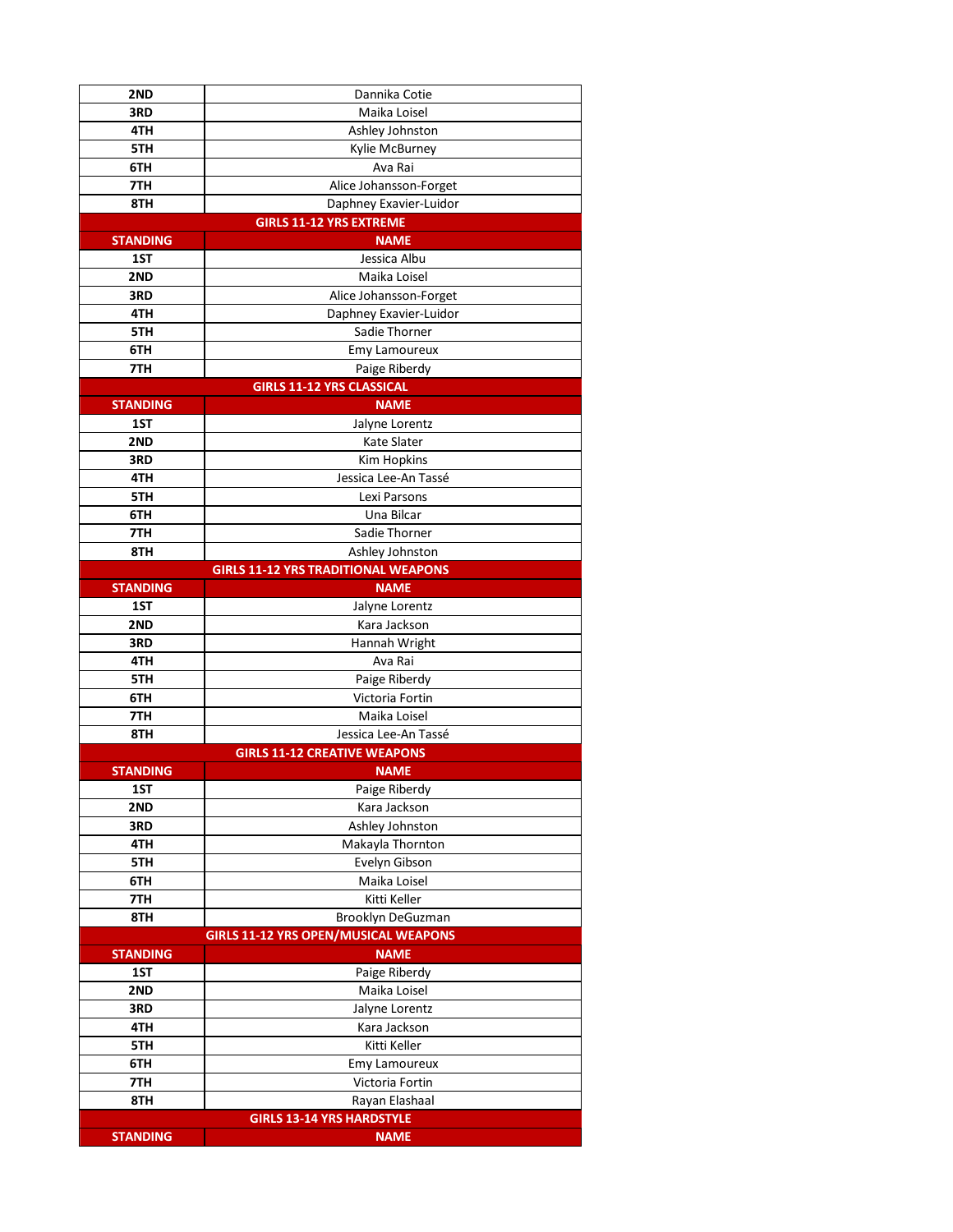| 1ST                    | Myleika Martinez                           |
|------------------------|--------------------------------------------|
| 2ND                    | Mateja Elaschuk                            |
| 3RD                    | Kylla Milot                                |
| 4TH                    | Laila Farhoudi                             |
| 5TH                    | Genevieve Colgan                           |
| 6TH                    | Iaroslava Posmac                           |
| 7TH                    | Kailey Dewar                               |
| 8TH                    | Maude Marchand                             |
|                        | <b>GIRLS 13-14 YRS KOREAN</b>              |
| <b>STANDING</b>        | <b>NAME</b>                                |
| 1ST                    | Haiyllee Santos                            |
| 2ND                    | Kailey Dewar                               |
| 3RD                    | Elizabeth Kells Sanders                    |
| 4TH                    | <b>Hailey Fitzpatrick</b>                  |
| 5TH                    | Paige Lawson                               |
| 6TH                    | Paige Tessier                              |
|                        | <b>GIRLS 13-14 YRS CHINESE/SOFT STYLE</b>  |
| <b>STANDING</b>        | <b>NAME</b>                                |
| 1ST                    | <b>Hailey Fitzpatrick</b>                  |
| 2ND                    | Haiyllee Santos                            |
| 3RD                    | Elizabeth Kells Sanders                    |
| 4TH                    | Sidney MacNeil                             |
| 5TH                    | Ashley Calma                               |
|                        | <b>GIRLS 13-14 YRS FREESTYLE</b>           |
| <b>STANDING</b>        | <b>NAME</b>                                |
| 1ST                    | Mateja Elaschuk                            |
| 2ND                    | Naomie Smith                               |
| 3RD                    | Laila Farhoudi                             |
| 4TH                    | Myleika Martinez                           |
|                        | <b>GIRLS 13-14 YRS EXTREME</b>             |
| <b>STANDING</b><br>1ST | <b>NAME</b><br>Myleika Martinez            |
| 2ND                    | Ashley Calma                               |
| 3RD                    | Gabrielle Scoon                            |
| 4TH                    | Vicky Roberge                              |
|                        | <b>GIRLS 13-14 YRS CLASSICAL</b>           |
| <b>STANDING</b>        | <b>NAME</b>                                |
| 1ST                    |                                            |
|                        |                                            |
| 2ND                    | Genevieve Colgan                           |
| 3RD                    | Mateja Elaschuk<br>Kylla Milot             |
| 4TH                    | Leah Flood                                 |
| 5TH                    | Maeve McColgan                             |
| 6TH                    | Gabrielle Scoon                            |
| 7TH                    | Keira Hymus                                |
| 8TH                    | Kailey Dewar                               |
|                        | <b>GIRLS 13-14 YRS TRADITIONAL WEAPONS</b> |
| <b>STANDING</b>        | <b>NAME</b>                                |
| 1ST                    | Myleika Martinez                           |
| 2ND                    | Mateja Elaschuk                            |
| 3RD                    | Kylla Milot                                |
| 4TH                    | Laila Farhoudi                             |
| 5TH                    | Leah Flood                                 |
| 6TH                    | Keira Hymus                                |
| 7TH                    | Genevieve Colgan                           |
| 8TH                    | Laroslava Posmac                           |
|                        | <b>GIRLS 13-14 CREATIVE WEAPONS</b>        |
| <b>STANDING</b><br>1ST | <b>NAME</b><br>Mateja Elaschuk             |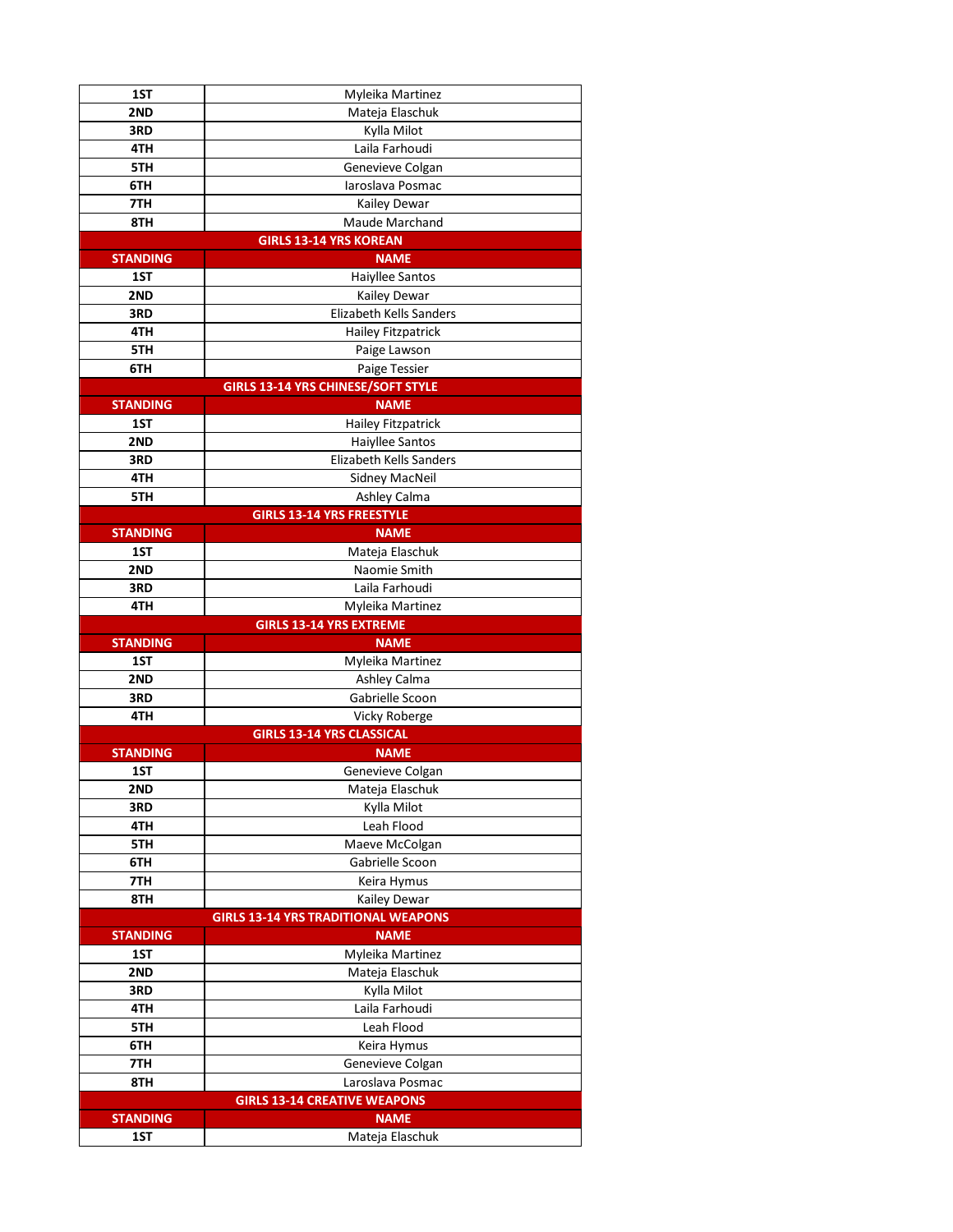| 2ND             | Lilly Gombai                                |
|-----------------|---------------------------------------------|
| 3RD             | Laila Farhoudi                              |
| 4TH             | Keira Hymus                                 |
| 5TH             | Leah Flood                                  |
| 6TH             | Laroslava Posmac                            |
| 7TH             | Simona Brezeanu                             |
| 8TH             | Kylla Milot, Maeve McColgan                 |
|                 | <b>GIRLS 13-14 YRS OPEN/MUSICAL WEAPONS</b> |
| <b>STANDING</b> | <b>NAME</b>                                 |
| 1ST             | Lilly Gombai                                |
| 2ND             | Naomi Smith                                 |
| 3RD             | Leah Flood                                  |
| 4TH             | <b>Vicky Roberge</b>                        |
| 5TH             | Mateja Elaschuk                             |
| 6TH             | Keira Hymus                                 |
| 7TH             | Laroslava Posmac                            |
| 8TH             | Kylla Milot                                 |
|                 | <b>GIRLS 15-17 YRS HARDSTYLE</b>            |
| <b>STANDING</b> | <b>NAME</b>                                 |
| 1ST             | Anais Breault                               |
| 2ND             | Marissa Santiago                            |
| 3RD             | Kiara Martinez                              |
| 4TH             | Sierra Vergette                             |
| 5TH             | Gabrielle Lambert                           |
| 6TH             | Lexi McGann-Barclay                         |
| 7TH             | Teodora Maluckov                            |
| 8TH             | Annabelle Lefebvre                          |
|                 | <b>GIRLS 15-17 YRS KOREAN</b>               |
| <b>STANDING</b> | <b>NAME</b>                                 |
|                 |                                             |
| 1ST             | Gabrielle Lambert                           |
| 2ND             | Lexi McGann-Barclay                         |
|                 | <b>GIRLS 15-17 YRS CHINESE/SOFT STYLE</b>   |
| <b>STANDING</b> | <b>NAME</b>                                 |
| 1ST             | Naomi Brake                                 |
| 2ND             | Kira Denommee                               |
| 3RD             | Lexi McGann-Barclay                         |
| 4TH             | Mackenzie Cooper                            |
| 5TH             | <b>Courtney Richard</b>                     |
|                 | <b>GIRLS 15-17 YRS FREESTYLE</b>            |
| <b>STANDING</b> | <b>NAME</b>                                 |
| 1ST             | <b>Anais Breault</b>                        |
| 2ND             | Kiara Martinez                              |
| 3RD             | Annabelle Lefebvre                          |
|                 | <b>GIRLS 15-17 YRS EXTREME</b>              |
| <b>STANDING</b> | <b>NAME</b>                                 |
| 1ST             | <b>Anais Breault</b>                        |
| 2ND             | Lexi McGann-Barclay                         |
|                 | <b>GIRLS 15-17 YRS CLASSICAL</b>            |
| <b>STANDING</b> | <b>NAME</b>                                 |
| 1ST             | Anais Breault                               |
| 2ND             | Marissa Santiago                            |
| 3RD             | Sierra Vergette                             |
| 4TH             | Kiara Martinez                              |
| 5TH             | Lexi McGann-Barclay                         |
| 6TH             | Gabrielle Lambert                           |
| 7TH             | <b>Teodora Maluckov</b>                     |
| 8TH             | Jocelyn Vilcu                               |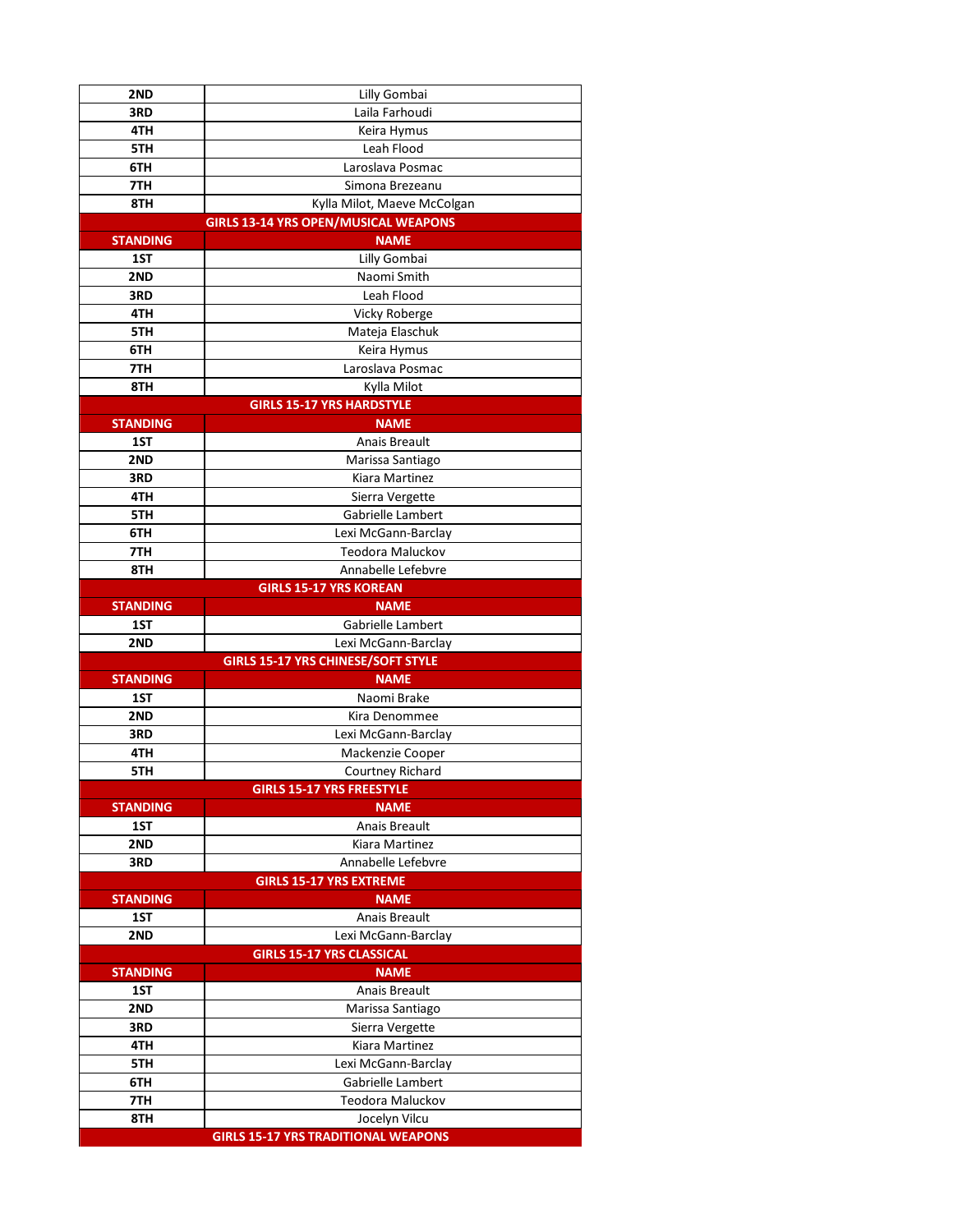| <b>STANDING</b> | <b>NAME</b>                                 |
|-----------------|---------------------------------------------|
| 1ST             | Lexi McGann-Barclay                         |
| 2ND             | Marissa Santiago                            |
| 3RD             | Karina Boodram                              |
| 4TH             | Gabrielle Lambert                           |
| 5TH             | Kiara Martinez                              |
| 6TH             | Trista Gombai                               |
| 7TH             | Teodora Maluckov                            |
| 8TH             |                                             |
|                 | <b>GIRLS 15-17 CREATIVE WEAPONS</b>         |
| <b>STANDING</b> | <b>NAME</b>                                 |
| 1ST             | Gabrielle Lambert                           |
| 2ND             | Trista Gombai                               |
| 3RD             | Karina Boodram                              |
|                 | <b>GIRLS 15-17 YRS OPEN/MUSICAL WEAPONS</b> |
| <b>STANDING</b> | <b>NAME</b>                                 |
| 1ST             | Lexi McGann-Barclay                         |
| 2ND             | Karina Boodram                              |
| 3RD             | Trista Gombai                               |
| 4TH             | Anais Breault                               |
| 5TH             | Kira Denommee                               |
| 6TH             | Gabrielle Lambert                           |
|                 | <b>WOMEN'S 18+ YRS HARDSTYLE</b>            |
| <b>STANDING</b> | <b>NAME</b>                                 |
| 1ST             | Subhadra Shiestha                           |
| 2ND             | Andrea Elaschuk                             |
| 3RD             | <b>Emily Mussio</b>                         |
| 4TH             | Laura Kemp                                  |
| 5TH             | Suzie Rail                                  |
| 6TH             | Laurie Goupil-Barsetti                      |
| 7TH             | Vicky Lavoie                                |
| 8TH             | Sandra Fournier                             |
|                 | <b>WOMEN'S 18+ YRS KOREAN</b>               |
| <b>STANDING</b> | <b>NAME</b>                                 |
| 1ST             | Vanessa Drouin                              |
| 2ND             | Molly MacDougall                            |
|                 | <b>WOMEN'S 18+ YRS CHINESE/SOFT STYLE</b>   |
| <b>STANDING</b> | <b>NAME</b>                                 |
| 1ST             | Chanel Emond                                |
| 2ND             | Jillian McBurney                            |
| 3RD             | Vanessa Drouin                              |
| 4TH             | Lesley Stone                                |
| 5TH             | Carol Sadler                                |
|                 | <b>WOMEN'S 18+ YRS FREESTYLE</b>            |
| <b>STANDING</b> | <b>NAME</b>                                 |
| 1ST             | Chanel Emond                                |
| 2ND             | Camille Couturier                           |
|                 | <b>WOMEN'S 18+ YRS EXTREME</b>              |
| <b>STANDING</b> | <b>NAME</b>                                 |
| 1ST             | Camille Couturier                           |
| 2ND             | Chanel Emond                                |
|                 | <b>WOMEN'S 18+ YRS CLASSICAL</b>            |
| <b>STANDING</b> | <b>NAME</b>                                 |
| 1ST             | Subhadra Shiestha                           |
| 2ND             | Andrea Elaschuk                             |
| 3RD             | Laura Kemp                                  |
| 4TH             | Suzie Rail                                  |
| 5TH             | Veronick Bergeron                           |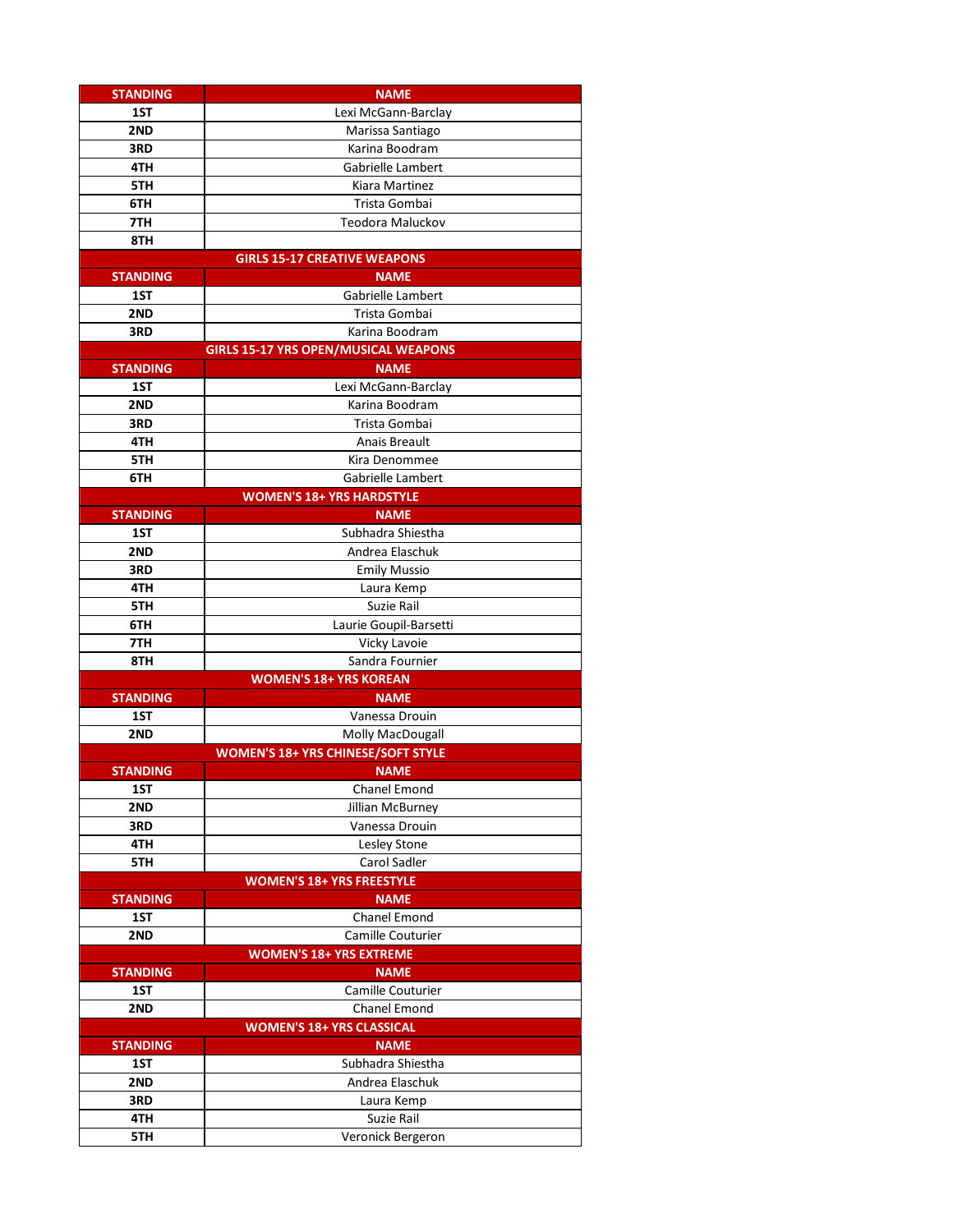| 6TH             | <b>Chanel Emond</b>                              |
|-----------------|--------------------------------------------------|
| 7TH             | Sandra Fournier                                  |
| 8TH             | Josianne Campeau                                 |
|                 | <b>WOMEN'S 18+ YRS TRADITIONAL WEAPONS</b>       |
| <b>STANDING</b> | <b>NAME</b>                                      |
| 1ST             | Andrea Elaschuk                                  |
| 2ND             | Laura Kemp                                       |
| 3RD             | <b>Vicky Lavoie</b>                              |
| 4TH             | <b>Emily Mussio</b>                              |
| 5TH             | Suzie Rail                                       |
| 6TH             | Vanessa Drouin                                   |
| 7TH             | Sandra Fournier                                  |
| 8TH             | Jillian McBurney                                 |
|                 | <b>WOMEN'S 18+ CREATIVE WEAPONS</b>              |
| <b>STANDING</b> | <b>NAME</b>                                      |
| 1ST             | <b>Emily Mussio</b>                              |
| 2ND             | Vicky Lavoie                                     |
| 3RD             | Chanel Emond                                     |
| 4TH             | Suzie Rail                                       |
| 5TH             | Sandra Fournier                                  |
|                 | <b>WOMEN'S 18+ YRS OPEN/MUSICAL WEAPONS</b>      |
| <b>STANDING</b> | <b>NAME</b>                                      |
| 1ST             | Vicky Lavoie                                     |
| 2ND             | <b>Chanel Emond</b>                              |
| 3RD             | Camille Couturier                                |
|                 | <b>VETERAN WOMEN 35+ YRS TRADITIONAL FORMS</b>   |
| <b>STANDING</b> | <b>NAME</b>                                      |
| 1ST             | Caroline Venne                                   |
| 2ND             | Suzie Rail                                       |
| 3RD             | <b>Julie Anctil</b>                              |
| 4TH             | Annie Durand                                     |
| 5TH             | Rachele Vincent                                  |
| 6TH             | <b>Emilaine Santos</b>                           |
| 7TH             | Josianne Campeau                                 |
| 8TH             | Cindy Graham                                     |
|                 | <b>VETERAN WOMEN 35+ YRS CREATIVE WEAPONS</b>    |
| <b>STANDING</b> | <b>NAME</b>                                      |
| 1ST             | Suzie Rail                                       |
| 2ND             | <b>Emilaine Santos</b>                           |
| 3RD             | Josianne Campeau                                 |
|                 | <b>VETERAN WOMEN 35+ YRS TRADITIONAL WEAPONS</b> |
| <b>STANDING</b> | <b>NAME</b>                                      |
| 1ST             | Suzie Rail                                       |
| 2ND             | <b>Julie Anctil</b>                              |
| 3RD             | Caroline Venne                                   |
| 4TH             | Josianne Campeau                                 |
|                 | <b>VETERAN WOMEN 42+ YRS TRADITIONAL FORMS</b>   |
| <b>STANDING</b> | <b>NAME</b>                                      |
| 1ST             | Julie Anctil                                     |
| 2ND             | Nadine Jenkins                                   |
| 3RD             | Amanda Allard                                    |
| 4TH             | Gordana Elaschuk                                 |
| 5TH             | Annie Durrand                                    |
| 6TH             | Richelle Blain                                   |
| 7TH             | Sonia LeRoy<br>Cindy Graham                      |
| 8TH             | <b>VETERAN WOMEN 42+ YRS CREATIVE WEAPONS</b>    |
|                 |                                                  |
| <b>STANDING</b> | <b>NAME</b>                                      |